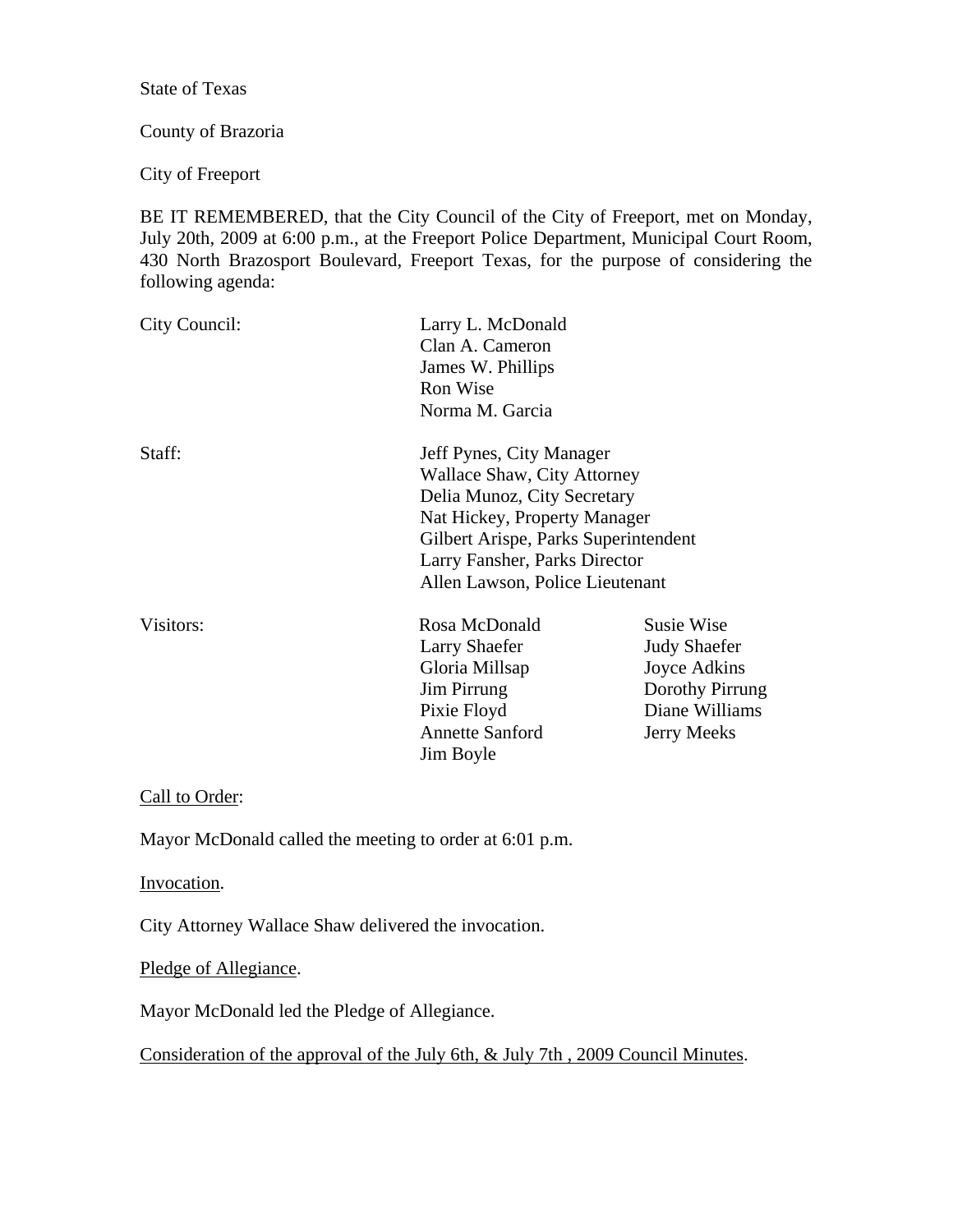On a motion by Councilman Cameron, seconded by Councilman Phillips, with all present voting "aye", Council unanimously approved the July 6th & July 7th, 2009 Council Minutes.

## Attending Citizens and Their Business.

Gloria Millsap, District Assistant with Senator Joan Huffman, announced and invited all to the senator's office at 129 Circle Way, Suite 101 in Lake Jackson, Texas.

## **Proclamation:** International Clown Week, August lst through 7th, 2009.

Mayor McDonald read out a proclamation, proclaiming August lst through 7th, 2009 "International Clown Week. Tiny the clown belongs to Coastal Confetti Club and attends non profit organizations and church functions to help raise money for handicap children and adults. He can be reached at 979-849-0348.

Consideration of the approval of Resolution No. 2009-2194 to suspend effective date and provide authority to join with other cities in acting on rate request.

On a motion by Councilman Cameron, seconded by Councilman Phillips, with all present voting "aye", Council unanimously approved Mr. Jim Boyle's of Diversified Utilities Consultants, Inc. and Herrera & Boyle, PLLC, recommendation to approve Resolution No. 2009-2194 to suspend the effective date to October 30th, 2009 and to provide authority to join with other cities in acting on rate request.

Consideration of the approval of Resolution No. 2009-2195 appointing five (5) persons for a six (6) month term to the Charter Review.

Councilman Phillips stated that the Charter Review had conflicts that needed to be addressed. It needs to be a workable document.

On a motion by Councilman Wise, seconded by Councilwoman Garcia, to appoint Jeff Pynes and Annette Sanford to the Charter Review of said City.

On a motion by Councilman Phillips, seconded by Councilman Cameron, with all present voting "aye", Council unanimously approved Resolution No. 2009-2195 appointing Dorothy Pirrung, Tobey Davenport, William W. Rains, Annette Sanford and Jeff Pynes to the Charter Review of said City.

Consideration of the approval of setting a bid date for the removal of seven (7) derelict vessel and removal from the Brazos River.

On a motion by Councilman Phillips, seconded by Councilman Cameron, with all present voting "aye", Council unanimously approved setting a bid date for August 11th, 2009 for the removal of seven (7) derelict vessels and removal from the Brazos River.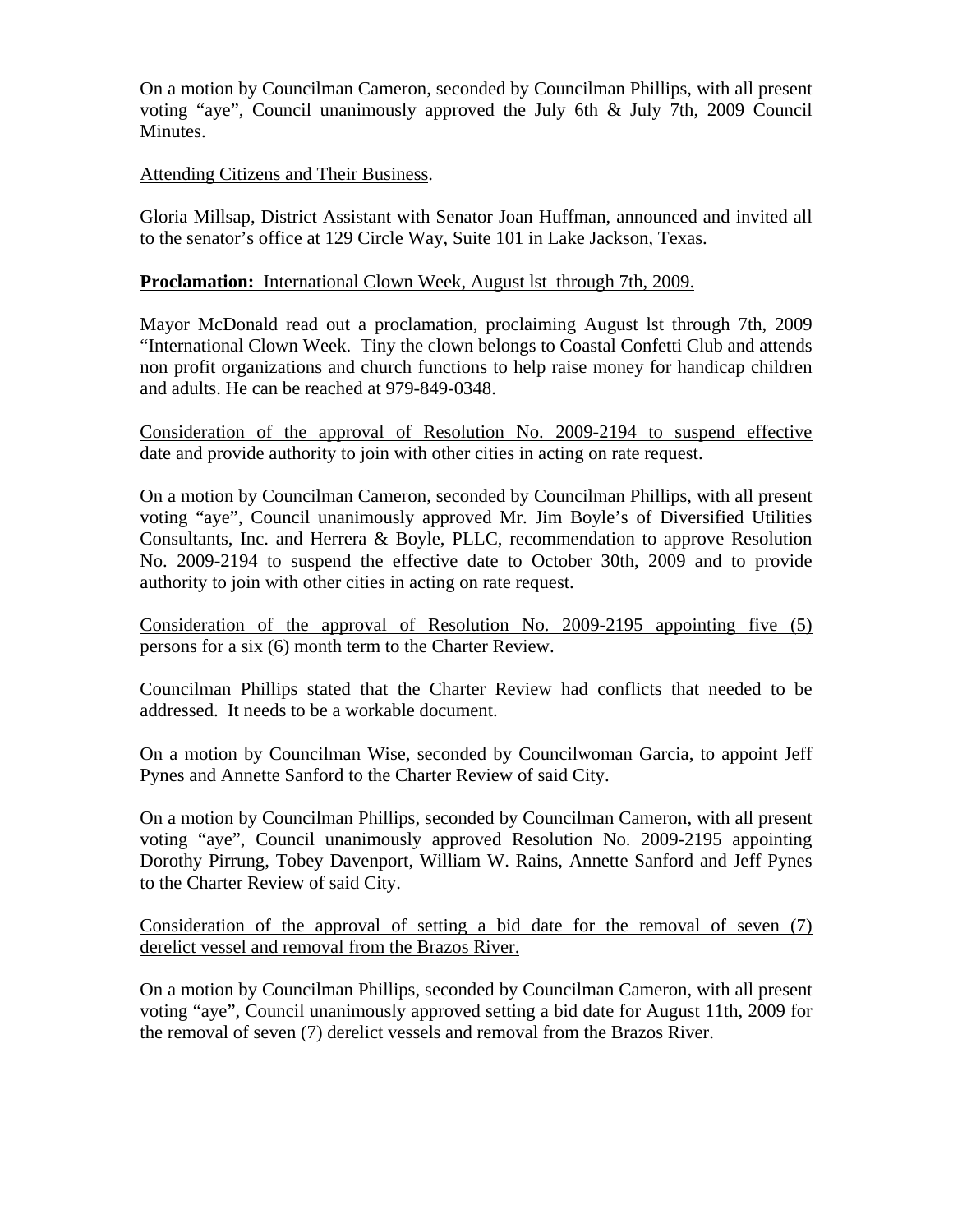Consideration of the approval of setting a date for a public hearing on the designation of "Friends Liquors & Wines", 511 West 2nd Street as a reinvestment zone and the approval of a commercial tax abatement application.

On a motion by Councilman Cameron, seconded by Councilman Phillips, with all present voting "aye", Council unanimously approved August 17th, 2009 for a public hearing on the designation of "Friends Liquors & Wines, 511 West 2nd Street as a reinvestment zone and the approval of a commercial tax abatement application.

Consideration of the approval of authorizing the City Manager to sign a \$3,000.00 Tobacco Grant Acceptance Agreement and Compliance Standards for the Freeport Police Department.

On a motion by Councilman Cameron, seconded by Councilman Phillips, with all present voting "aye", Council unanimously approved authorizing the City Manager to sign a \$3,000.00 Tobacco Grant Acceptance Agreement and Compliance Standards for the Freeport Police Department to use for tobacco education.

Consideration of the approval of appointing qualified person(s) on the following Boards and Commission and appointing liaisons to each committees.

- Planning Commission
- Library Board
- Historical Commission and Main Street Advisory Board
- Board of Adjustment
- Urban Renewal Board
- Beautification/Parks & Recreation Committee
- Economic Development Corporation
- Charter Review
- Senior Citizens Commission

Planning Commission: Liaison Jeff Pynes

On a motion Councilwoman Garcia, seconded by Councilman Phillip, with all present voting 4 to l, Council nominated Joyce Adkins to the Planning Commission. Councilman Wise opposed.

On a motion by Councilman Phillips, seconded by Councilman Wise, with all present voting "aye", Council nominated Reuben Cuellar to the Planning Commission.

On a motion by Mayor McDonald, seconded by Councilwoman Garcia, with all present voting "aye", Council nominated approved Edward T. Garcia to the Planning Commission.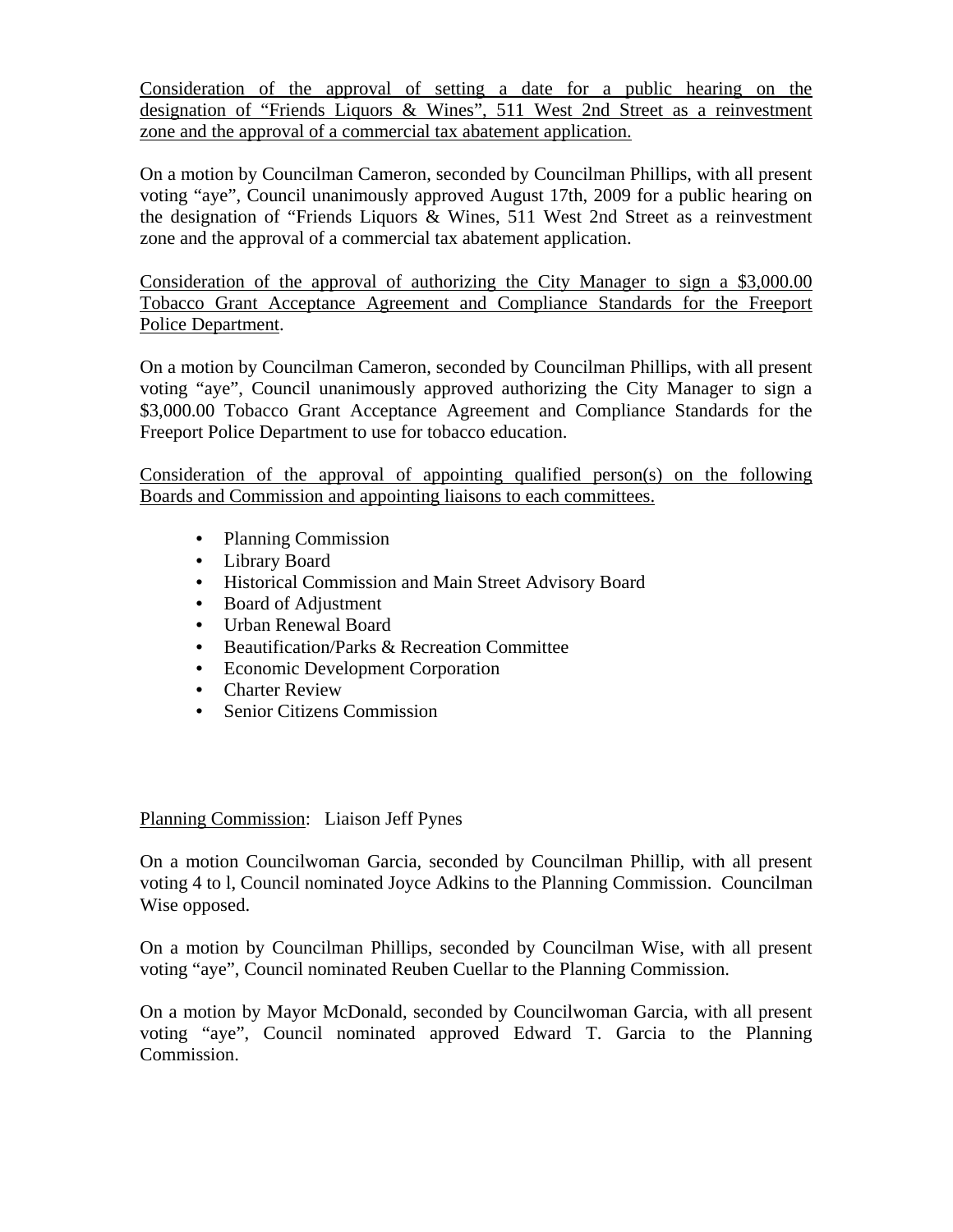On a motion by Councilman Wise, seconded by Councilman Phillips, with all present voting 4 to l, Council nominated Diane Williams to the Planning Commission. Councilman Cameron opposed. Library Board: Liaison: James W. Phillips

On a motion by Councilman Phillips, seconded by Councilman Cameron, with all present voting "aye", Council nominated Joyce Girouard, Nancy Hughes, Margie Edwards, James Walker and June Strambler to the Library Board.

## Historical Commission & Main Street Advisory Board: Liaison James W. Phillips

On a motion by Councilwoman Garcia, seconded by Councilman Phillips, with all voting 4 to l, Council nominated Lila Lloyd, Sandra Leavey, Sandra Barbree and Joshua Pettijohn to the Historical Commission & Main Street Advisory board of said city. Councilman Cameron opposed

Board of Adjustment: Liaison Wise

On a motion by Councilman Phillips, seconded by Councilman Cameron, with all present voting "aye", Council nominated Jim Pirrung, William W. Rains, and Tim Closs, to the Board of Adjustment of said City.

Urban Renewal Board: Liaison Ron Wise

No action taken

Beautification/Parks/Rec Committee: Liaison Norma Garcia

No action taken

Economic Development Corporation: Liaison Clan Cameron

On a motion by Councilman Cameron, seconded by Councilman Wise, with all present voting "aye", Council nominated Lila Diehl and William W. Rains to the ECD Corporation.

On a motion by Councilman Phillips, seconded by Councilwoman Garcia, with all present voting 2 to 3, motion failed to nominate Jason Montier to the EDC board. Mayor McDonald, Councilman Cameron, and Councilman Wise opposed.

On a motion by Mayor McDonald, seconded by Councilman Wise, with all present voting 3 to 2 Council nominated Sandra W. Wicke to the EDC board. Councilman Phillips and Councilman Cameron opposed.

On a motion by Councilman Phillips, seconded by Mayor McDonald, with all present voting 3 to 2, Council renominated Jason Montier to the EDC board. Councilman Wise and Councilman Cameron opposed.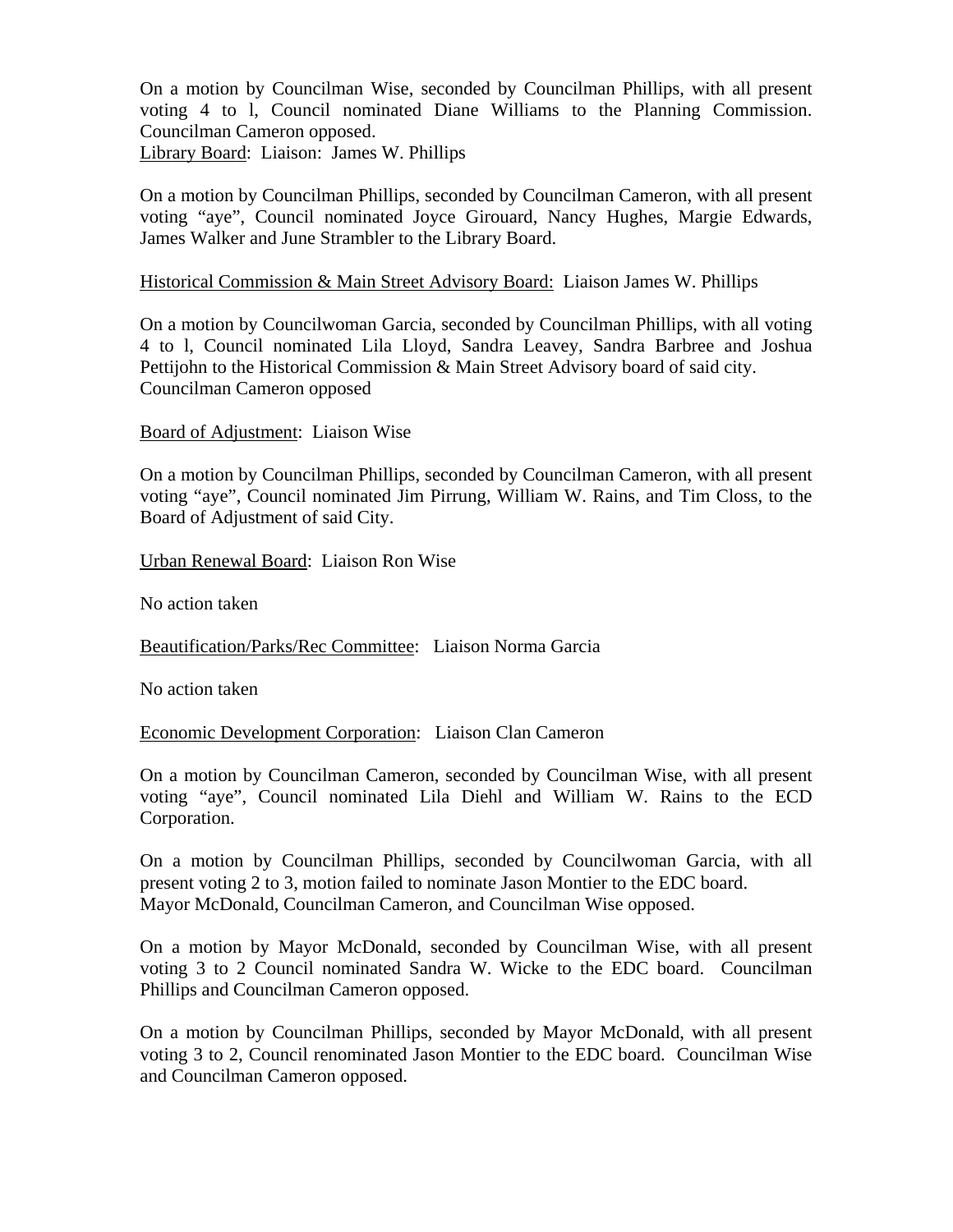Charter Review: Resolution 2009-2195

# Senior Citizens Committee: Liaison

On a motion by Councilwoman Garcia, seconded by Councilman Phillips, with all present voting 4 to l, Council nominated Mary Darnell, Beverly Garrison, Martha Westbrook and Dana Glenn to the Senior Citizens Committee of said city. Councilman Cameron opposed.

Consideration of the approval of appointing a member of council to the following boards/committees:

On a motion by Councilwoman Garcia, seconded by Councilman Cameron, with all present voting "aye", Council unanimously approved:

- Councilman Cameron to the Houston Galveston Area Council HGAC Representative and Mayor McDonald as alternate.
- Mayor McDonald to the Southern Brazoria County Animal Shelter Board Member.
- Councilman Phillips to the Brazoria County Community Development Board (CDBG) and liaison to the Brazoria Economic Alliance.

Elected Officials Report

No Report

#### **Work Session**

Discussion concerning Waste Management contract and alternate rates and service options.

This item was reagendaed.

#### Discussion concerning Section 155.023 Supplementary District Regulations and Exceptions, Section I (10 Paving) of the Code of Ordinances.

City Manager Jeff Pynes showed a power point presentation on metal storage containers, trailers, portable building parked in unauthorized areas, all over the City. He asked Council for direction and asked for recommendations whether to enforce this section of the code. Councilman Wise and Councilman Cameron suggested forwarding this to the Planning Commission for review.

# Adjourn

On a motion by Councilman Cameron, seconded by Councilman Phillips, with all present voting "aye", the meeting was adjourned at 8:02 p.m.